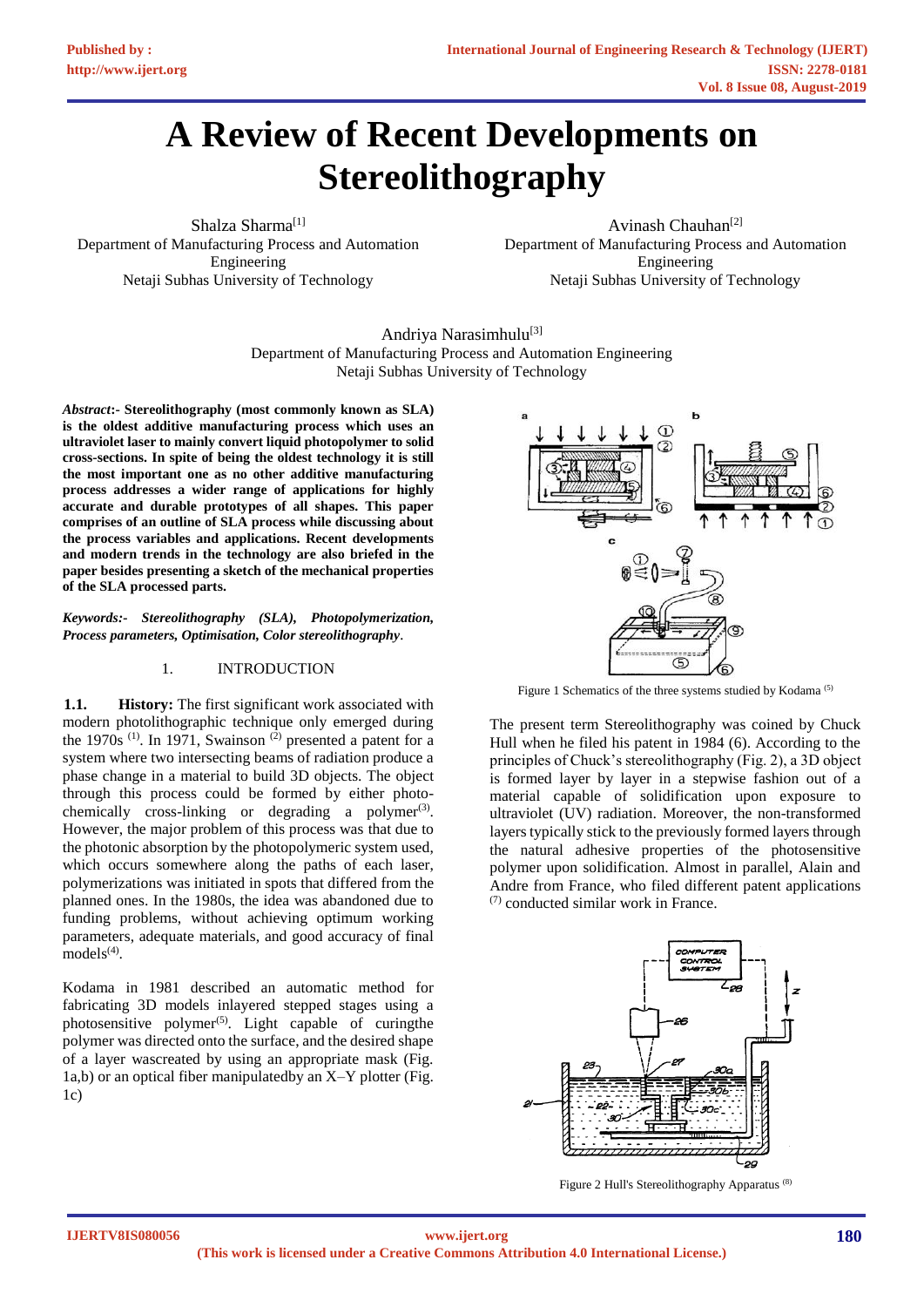# *1.2. Principle of Present Day Stereolithography*

Modern day SLA works on the principle of photopolymerization. The UV light on selectively striking the liquid monomer layer activates the initiators in the resin. The initiators when activated create strong unbreakable bonds between the monomer carbon chains. When enough bonds have been created the result is in the form of a solid layer<sup>(9)</sup>.

This process is irreversible and there is no way to convert the SLA parts back to their liquid form: when heated, they will burn instead of melting.



*1.3. Process and Setup*

### The SLA fabrication process works in the following steps:

- 1)The platform is first placed in the tank of liquid photopolymer, at a distance of one-layer height from the surface of the liquid.
- 2)Then a UV laser creates the next layer by selectively curing and solidifying the photopolymer resin. The laser beam is focused in the predetermined path using a set of mirrors. The whole cross sectional area of the model is scanned, so the produced part is fully solidified.
- 3)When a layer is finished, the platform moves at a safe distance and the sweeper blade re-coats the surface. The process then repeats until the part is complete.
- 4)After printing, the part is in a green, no-fully-cured state and requires further post processing under UV light if very high mechanical and thermal properties are required.

Stereolithography apparatus consists of the following components:

- A tank filled with the liquid photopolymer: The liquid resin is usually a clear and liquid plastic.
- A platform immersed in a tank: The platform is lowered into the tank and can move up and down according to the printing process.
- A high-powered ultraviolet laser.

• A computer interface which manages both the platform and the laser movements.



Figure 4 Sketch of Stereolithography Process

Stereolithography Process is widely used for industrial applications like visual prototypes, patterns for investment casting, jewelry, low volume production of complex geometry. Mostly thermoset polymers can be processed by SLA. Other materials that can be processed using SLA are castable resin, tough resin, ABS, PLA and their blends. Some of the advantages that make the process favorable are accuracy, surface finish obtained, higher build volumes and the scope of providing intricate features or complex geometry to the part.

The processes have some drawbacks like limited material and color choices, fragility, cost considerations and longer printing time which limits its widespread uses in high volume production areas.

#### *2. Process Parameters of Stereolithography (SLA) for the Betterment of Part Quality*

Although SLA technology has evolved rapidly and gained tremendous attention over the recent years, it is still in the developing stage where many researchers have found solutions of complex real life problems.

The main focus of research works conducted have been on specifying, evaluating and controlling the process parameters so that accurate and high quality products can be made.

Determination and optimization of process parameters is a highly complex process due to the interacting parameters and non linear relations between end results and parameters.

Fig 5 represents some of the parameters while encountering the SLA process that need to be optimized.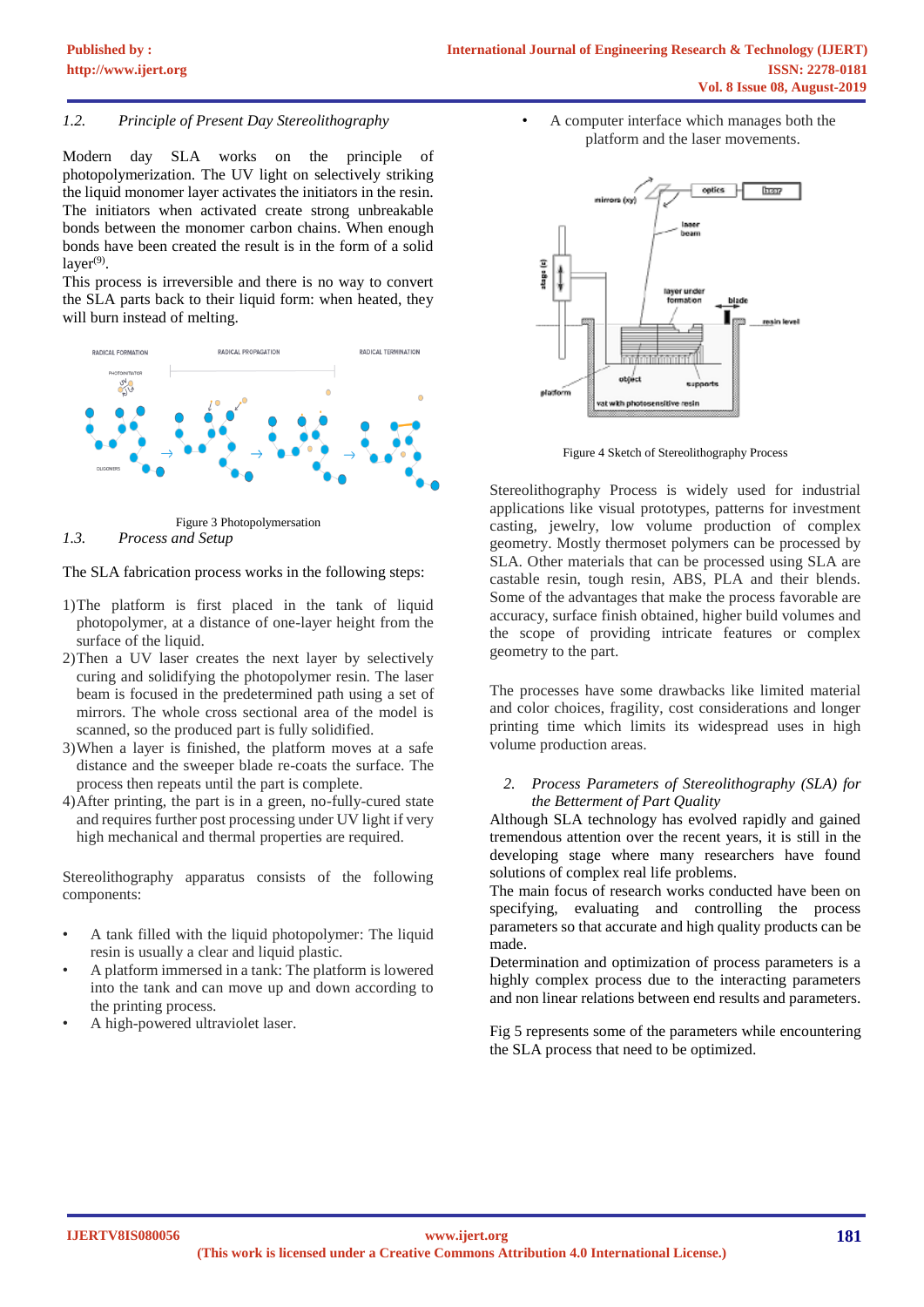

Figure 5 Process Parameters of SLA

E. R. Khorasani and H. Baseri presented the following definitions for some of the process parameters which are shown in Fig.  $5^{(10)}$ .

**Layer Thickness (lth )**–It is the depth of a layer, the region that solidifies at the same elevation (mm).

**Over-cure (O<sub>C</sub>**)– It is the depth of a strand pierces in to the lower adjacent layer. This is what keeps the individual layers connected together to form a complete part. The presence of the over-cured is caused by over penetration of the laser beam in SL process (mm).

**Cure Depth (C<sup>d</sup> )–**It is the depth of strands (mm).

**Hatch Spacing (hs)**- It is the distance between the centerlines of adjacent parallel hatch strands or is the distance between two successful movement of laser (mm).

**Beam Radius (wo)** - It is the radius of laser beam focused on the resin (mm).

**Laser Power**  $(L_p)$  **– It is the power of the laser beam**  $(mW)$ **.** 

**Maximum exposure (Emax) -** It is the Peak exposure of laser shining on the resin surface (centre of laser spot) or the exposure at the resin surface. (mJ/mm<sup>2</sup>)

**Scan Speed**  $(S_v)$  – It is the scanning speed of the laser that polymerizes the photopolymer resin (mm/seconds).

**Blade gap -** It allows the vertical separation between the bottom of the recoated blade and the top of the previous (cured) layer to be increased per sweep (mm).

**Blade Velocity** - It is the velocity of the blade (mm/seconds).

**Blade Width** - It is the width of the sweeper (mm).

**Recoater time/ sweep time** – It is the time taken by the recoater to sweep over the part (seconds).

Raju et  $al^{(11)}$  investigated the effect of three parameters namely layer thickness, orientation and hatch spacing on the tensile, flexural and impact strength of the SLA prototype made of CIBATOOL 5530 epoxy resin. The STL file was generated using CATIA V5 R16 and the tests were conducted on Universal Testing Machine and impact tester model IT-30. The parameters were analysed using Taguchi Method after conducting nine experimental runs.

It was found that the parameters thickness, orientation and hatch spacing significantly affect the part characteristics. Among the three process parameters, the  $Lt$  and  $O$  were major contributing parameters for the tensile strength;  $O$  and Hs were major contributing parameters for the flexural strength; and  $\theta$  had more significance among the parameters for the impact strength.

The same is shown in the Fig 6, 7 and 8.



Figure 6 S/N Graph for Tensile Strength Analysis<sup>(12)</sup>

**IJERTV8IS080056**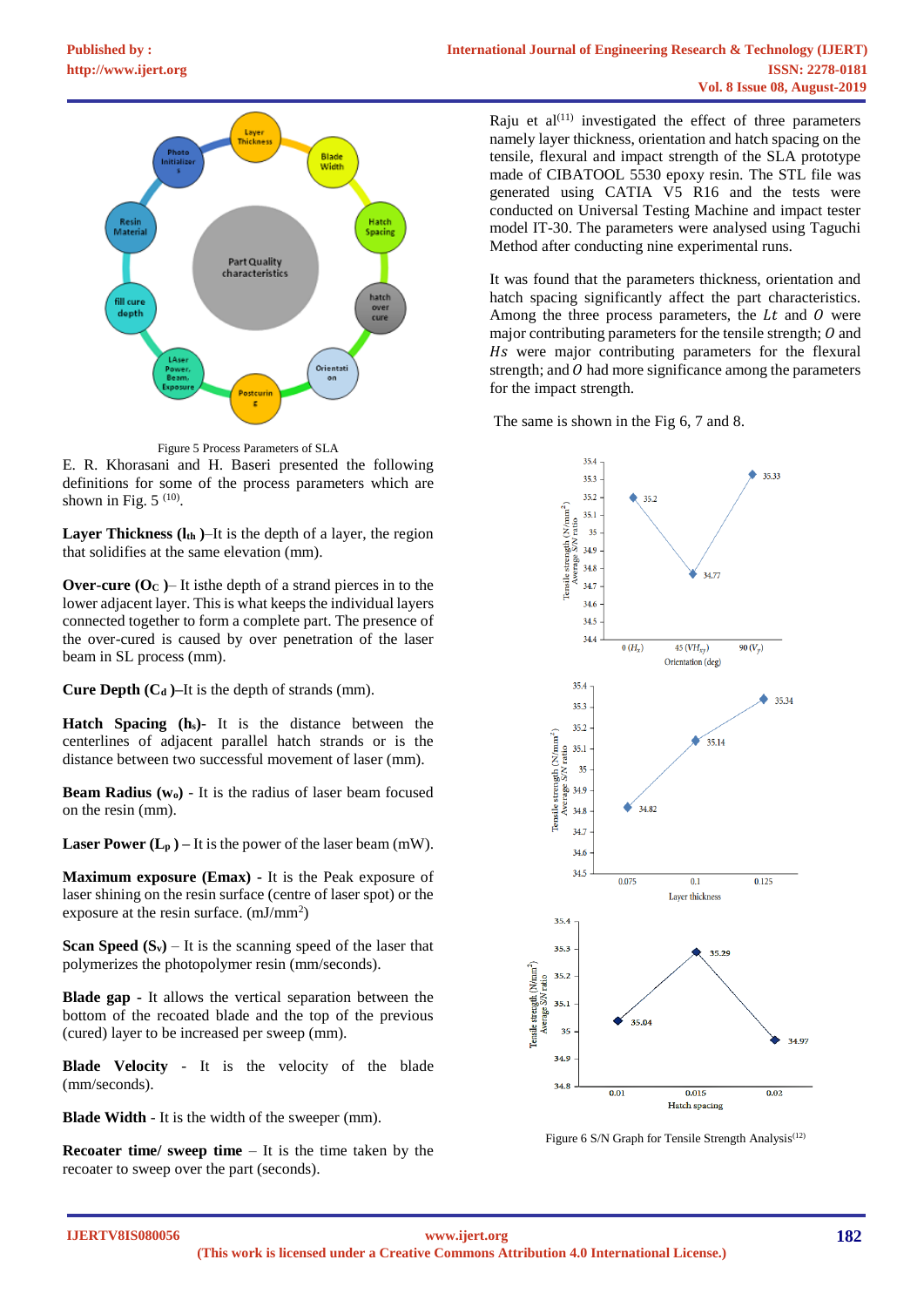

Figure 7 S/N Graph for Flexural Strength Analysis<sup>(12)</sup>



Figure 8 S/N Graph for Impact Strength Analysis<sup>(12)</sup>

Lee et al<sup> $(12)$ </sup>determined the process parameters using neutral network and developed a new setup having optimum parameter values. A three-dimensional prototype was built using the new SLA, and the effect of processing parameters such as scan speed, hatching spacing, and layer thickness on quality of prototypes was investigated. Efficiency of the neural network SLA was compared with

that of the traditional SLA by evaluating surface roughness and build time of prototypes.

They found that when hatching spacing or layer thickness was large, build time was decreased, but surface roughness was deteriorated.

The surface roughness for layer thickness was calculated as equation  $1$ :<sup>(12)</sup>

$$
H = \frac{L}{\sin\theta \cdot \tan(\theta - \Phi) - \cos\theta}
$$

Where,

θ= the slope of angle of cured prototype.

 $\Phi$  = the angle of facet normal with respect to the vertical axis L= layer thickness,

H= surface roughness

From eq. 1 it can seen that as layer thickness is small surface roughness became better. However, in practice, when layer thickness is kept small, number of slices increases which further increases the build time and surface roughness gets deteriorated.

On the contrary, if layer thickness is kept large, build time reduces, but the curing process doesn't gets completed which deteriorates the surface finish. So appropriate layer thickness should be determined.

In their work, it was suggested that in order to obtain shorter build time along with good surface finish, different layer thickness can be used for different layers depending upon the shape of the product. Layer thickness is kept large for perpendicular area and small for sloped areas. It will give a drastic improvement against the phenomenon known as 'Staircase Effect'.

In 1999 Jack G. Zhou (13) from US employed Taguchi L27 orthogonal array and found the most important five parameters out of many to optimize the quality and build time. The five parameters were layer thickness, resultant overcure, hatch space, blade gap, and the part location.

The analysis results obtained using RSM and ANOVA also suggested the best setting of these controlled factors for each individual geometrical feature. For example, they suggested that to build a square (or rectangular) hole vertically, a low value of resultant overcure (say, 0.001 inches) and medium layer thickness (say, 0.009 inches) should be used to effectively reduce the dimensional error caused by the extra overcure at the down facing layer, and to provide adequate support so that the sagging problems can be eliminated.

Benay Sager and David W. Rosen (14) of Georgia Institute of Technology suggested the use of slanted laser beams to improve the surface finish of the product.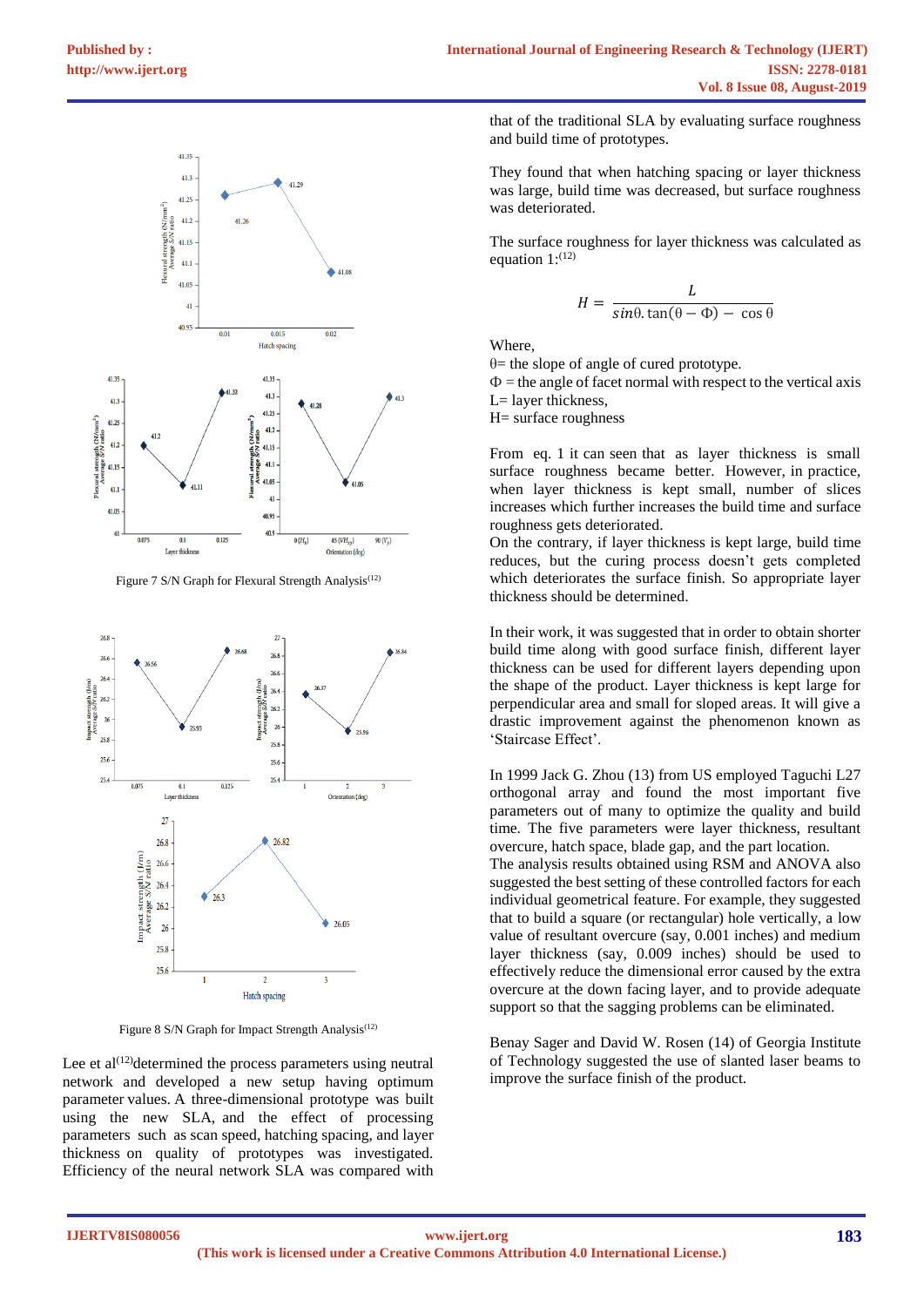

In Figure 9a, a ten layer cross-section, which has a 30-degree sidewall, was first scanned with a vertical laser beam. Significant stair steps can be seen on the upfacing surface, where the surface roughness average was measured to be around 8 microns. On the other hand, when the laser beam was parallel to the sidewall at 30 degrees, the stair steps reduced dramatically and the surface roughness average dropped to 2.4 microns. This is shown in Figure 9b. By incorporating thinner layers and slanted laser beams into SLA process planning and using parameter estimation, significant surface finish improvement can be achieved.

## 3. COLOR STERELITHOGRAPHY

Colors provide life to the prototype improving aesthetics of the part designed making it stand out over the competition. Other than that sometimes highlights are required in the designed parts for application specific purposes. But not all additive manufacturing processes are color receptive due to incompatibility of standard dyes and pigments with resins, laborious setups, and cost considerations.

However limitations have always paved ways for new solutions. Researchers are already working towards creating solutions for commercializing color stereolithography.

Some of the significant approaches used for involving colors and highlights in SLA are:

- 3.1. Swaelens and Vancraen<sup> $(15)$ </sup> worked towards providing highlights in the parts simultaneously with building of the part layer by layer. The process used a clear resin which contained additives that color upon exposure to high doses of UV radiations. Each layers were cured in the usual manner and then the places requiring highlights were rescanned by laser at a lower speed providing the high doses of UV radiations. The process allowed the parts to get highlighted features.
- 3.2. A more laborious approach was presented by Im et al (16). The approach allowed multiple colors or levels of highlights that can be used. The steps can be seen clearly in the Fig 10.





- 3.3. Gong and Wang $(17)$ from China in 2010 invented a color SLA method based on time pressure dispensing process. They also designed a positioning control system to conduct the motion of syringe which extrudes color resin. The rheological behavior of the colored resin was also studied.
- 3.4. Recently Formlabs<sup> $(18)$ </sup> which is a pioneer in 3DP technology has launched a SLA Color Kit which comprises of five color pigments, a recipe book and syringes for easy measurements. The color can be mixed directly into the base material of the resin and then can be used just like any other standard resin for SLA.

Some of the applications made possible with true colour 3D printing are:

- Finite element analysis
- Concept molding
- **Textures**
- Footwear and clothing design
- Packaging
- GIS (for flood and evacuation planning)
	- MCAD form fit models

## 4. CONCLUSION

The research work conducted in the field of stereolithography is studied and presented in brief. The areas covered in the paper are process parameters and color stereolithography. After studying several research papers it